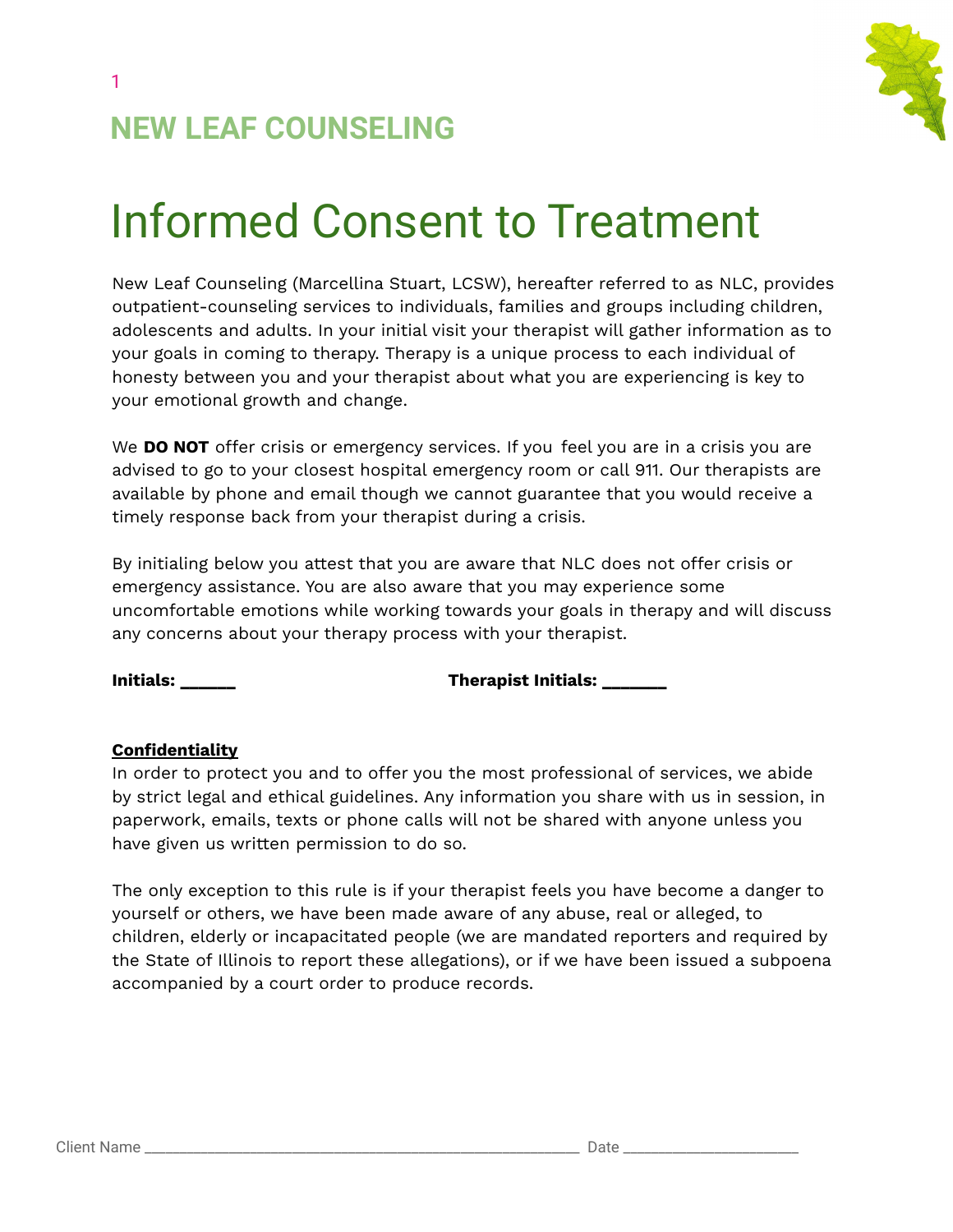

If your therapist receives clinical supervision he/she will inform you of such an arrangement and explain the process of supervision to you. If you are here with family, your therapist will discuss limits of confidentiality.

By initialing below you attest that you have been made aware of and understand the confidentiality process a NLC.

**Initials: \_\_\_\_\_\_\_\_\_ Therapist Initials: \_\_\_\_\_\_\_\_**

### **Appointments**

2

Appointments will be scheduled between the therapist and the client. If you need to cancel your appointment for any reason, except for extreme circumstances or emergencies, you are required to give no less than a 24-hour notice to your therapist. Should your appointment be on a Monday, notice would need to be given the prior Friday by noon to avoid the late cancellation fee.

Appointments canceled with less than 24-hour notice or appointments missed will be billed \$50. This fee will not be covered by your insurance and it must be paid prior to resuming sessions with your therapist. All co-pays, deductibles or arranged fees are due at the beginning of each appointment.

Regular appointments are paramount to positive behavioral change. Repeated missed or rescheduled appointments will result in termination of services. Three subsequent missed appointments will result in automatic termination of services.

By initialing below you attest that you are aware of the cancellation policy and fees. You are also aware that any co-pays, deductibles or arranged fees are due at the beginning of each appointment.

#### **Initials: \_\_\_\_\_\_\_ Therapist Initials: \_\_\_\_\_\_\_\_**

#### **Financial Policy Agreement**

Payment in full is due at the beginning of each session. NLC required all clients to have a credit card on file. NLC accepts checks, cash and credit card (VISA, MasterCard and Discover only). You are responsible for all charges for professional services rendered on behalf of the identified client. This includes psychotherapy, receipt of faxes, telephone or email contact with the client or professionals involved with the client, letters and reports, any collection or attorney fees or court costs associated with the use of outside agencies required for collection of your account.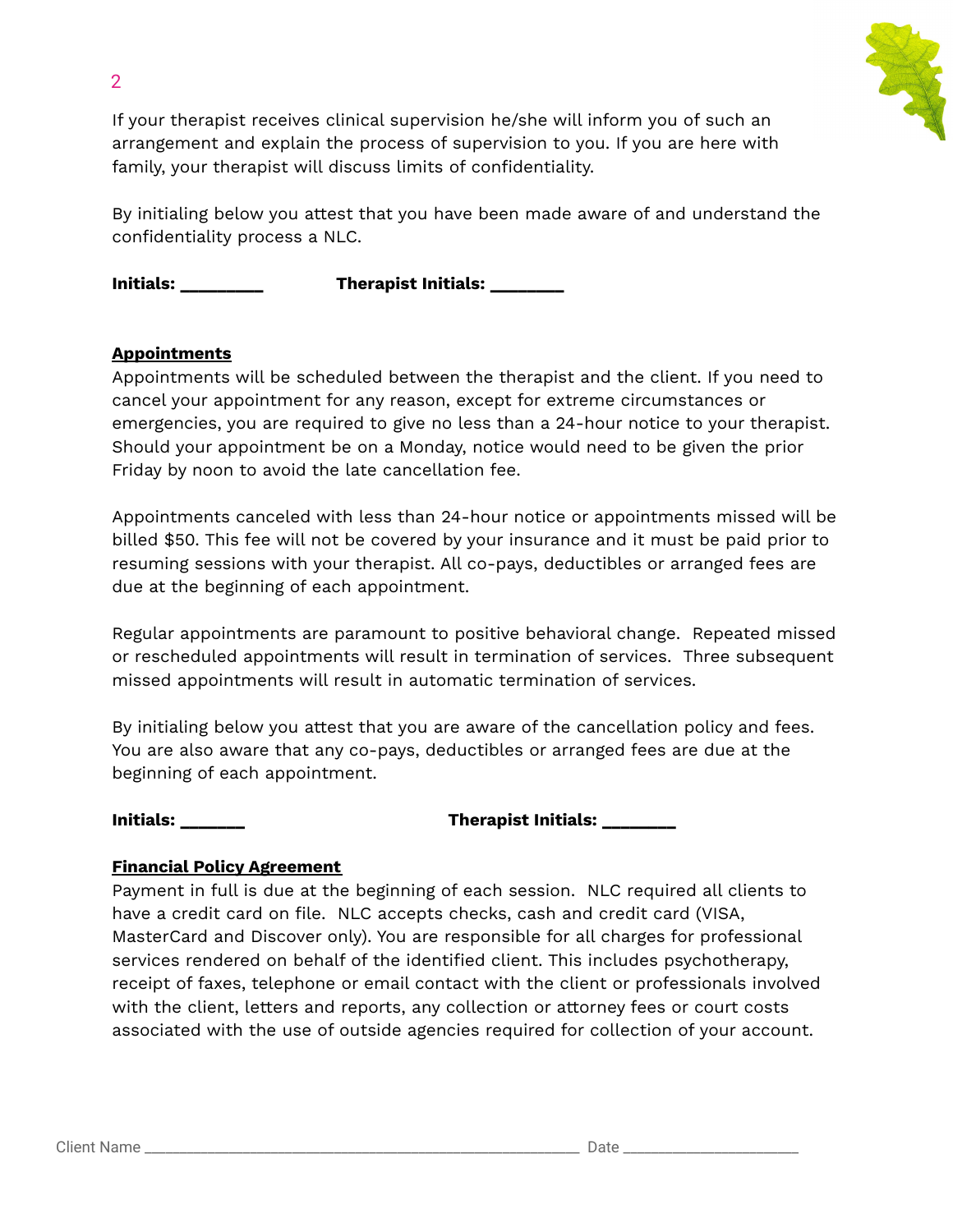Phone therapy and reports are not covered by insurance. This pertains to any call other than confirming or canceling an appointment.

All clients are required to have a credit card on file with NLC. All accounts that have not received payment towards a balance within 90 days will have the credit card on file charged for the balance amount. Any fees associated by checks returned to NLC by your bank for insufficient funds will be billed to the client and an alternate method of payment will be required.

By initialing below you attest that you have been made aware of NLC's fees for services rendered and acknowledge that you will be responsible for any balance past 90 days from the date of service.

**Initials: \_\_\_\_\_\_\_ Therapist Initials:\_\_\_\_\_\_\_**

#### **Insurance**

You are required to obtain verification of your insurance benefits prior to beginning treatment at NLC. As a courtesy we will verify insurance benefits when provided information prior to the first session. As a courtesy to you, if we are in-network we will bill for services rendered at NLC for your session. Insurance policies are an arrangement between you, and your insurance provider. You are responsible for all expenses not paid by the insurance provider.

By initialing below you agree that you are aware you are required to verify your insurance benefits prior to starting treatment at NLC. You have also been made aware that you are responsible for all expenses not paid by the insurance provider.

I**nitials: \_\_\_\_\_\_\_\_\_ Therapist Initials:\_\_\_\_\_\_\_\_**

## **Electronic Communication**

Often, we will communicate through texting and email. By initialing below you are attesting that you recognize that electronic communication is not completely secure. You agree to not hold NLC responsible for any information that may be stolen. Your initials below attest that if you, the client, choose to communicate with your therapist or NLC through any form of electronic communication you will assume all risks associated with your chosen form of communication. Furthermore, texting, emailing, and phone calls between the Clinician and Client are only to be used for rudimentary information gathering and confirmation of appointments, nothing more.

**Initials: \_\_\_\_\_\_\_\_\_\_ Therapist Initials: \_\_\_\_\_\_\_\_**